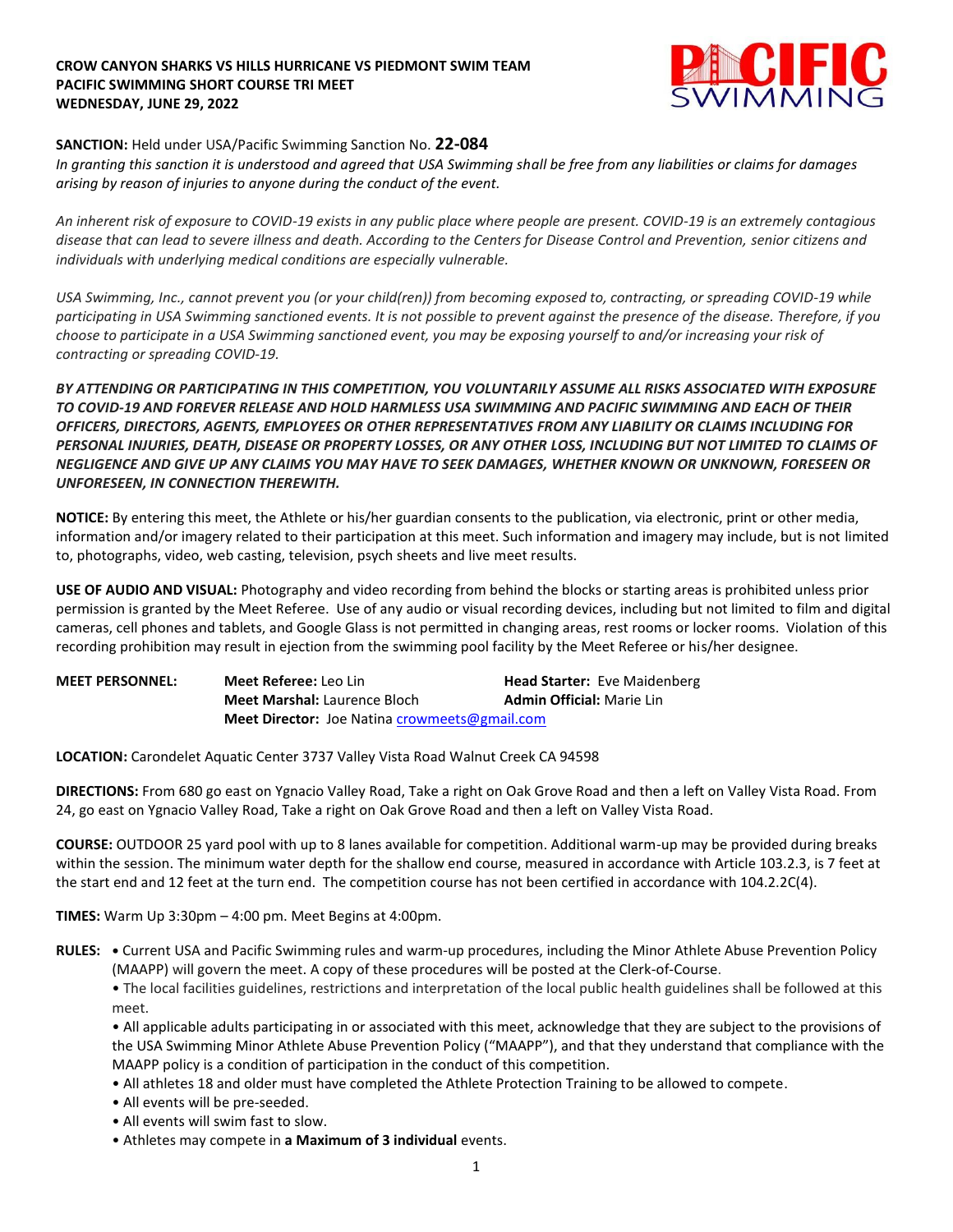- All Athletes ages 12 and under should complete competition within four (4) hours.
- Entries will be accepted until the number of splashes exceeds the estimated timeline, per the "Four-Hour Rule," based
- on the Athletes age and gender or until the maximum number of athletes allowed in the facility is reached.

**•** If local conditions warrant it the Meet Referee, with the concurrence of the Meet Director, may require a mandatory scratch down.

- **All Coaches and Officials must wear their USA Swimming membership cards in a visible manner.**
- **•** All Participants will follow the Facility Safety Guidelines which will be communicated to all Participants prior to the meet.

**UNACCOMPANIED ATHLETES:** Any USA Swimming Athlete-Member competing at the meet must be accompanied by a USA Swimming Member-Coach for the purposes of Athlete supervision during warm-up, competition and warm-down. If a Member-Coach of the Athlete's USA Swimming Club does not attend the meet to serve in said supervisory capacity, it is the responsibility of the Athlete or the Athlete's legal guardian to arrange for supervision by a USA Swimming Member-Coach. The Meet Director or Meet Referee may assist the Athlete in making arrangements for such supervision; however, it is recommended that such arrangements be made in advance of the Meet by the Athlete's USA Swimming Club Member-Coach.

**RACING STARTS:** Athletes must be certified by a USA Swimming Member-Coach as being proficient in performing a racing start or must start the race in the water. It is the responsibility of the Athlete or the Athlete's legal guardian to ensure compliance with this requirement.

**RESTRICTIONS:** • Smoking and the use of other tobacco products is prohibited on the pool deck, in the locker rooms, in spectator

- seating, on standing areas and in all areas used by Athletes, during the meet and during warm-up periods.
- Sale and use of alcoholic beverages is prohibited in all areas of the meet venue.
- No glass containers are allowed in the meet venue.
- No propane heater is permitted except for snack bar/meet operations.
- All shelters must be properly secured.
- Deck Changes are prohibited.

• Destructive devices, to include but not limited to, explosive devices and equipment, firearms (open or concealed), blades, knives, mace, stun guns and blunt objects are strictly prohibited in the swimming facility and its surrounding areas. If observed, the Meet Referee or his/her designee may ask that these devices be stored safely away from the public or removed from the facility. Noncompliance may result in the reporting to law enforcement authorities and ejection from the facility. Law enforcement officers (LEO) are exempt per applicable laws.

• Operation of a drone, or any other flying apparatus, is prohibited over the venue (pools, Athlete/Coach areas, Spectator areas and open ceiling locker rooms) any time Athletes, Coaches, Officials and/or Spectators are present.

**ELIGIBILITY:** • Athletes must be current members of USA Swimming and enter their name and registration number on the meet entry card as they are shown on their Registration Card. If this is not done, it may be difficult to match the Athlete with the registration and times database. The meet host will check all Athlete registrations against the SWIMS database and if not found to be registered, the Meet Director shall accept the registration at the meet (a \$10 surcharge will be added to the regular registration fee). Duplicate registrations will be refunded by mail.

• Meet is open only to qualified athletes registered with **CROW, HILL, PST.** Athletes who are unattached but participating with **CROW, HILL, PST,** are eligible to compete.

- Entries with **"NO TIME" will not be ACCEPTED.**
- Athletes with a disability are welcome to attend this meet and should contact the Meet Director or Meet Referee regarding any special accommodations on entry times and seeding per Pacific Swimming policy.
- The Athlete's age will be the age of the Athlete on the first day of the meet.

## **ENTRY FEES:** No Entry Fees

**ENTRIES:** Electronic Entry Files should be sent to the meet director no later than Wednesday, June 22, 2022.

**CHECK-IN:** The meet shall be pre-seeded. Athletes shall report to the competition staging area at their scheduled time for each event.

**SCRATCHES:** Any Athletes not reporting for or competing in an individual timed final event that they have entered shall not be penalized.

**HOSPITALITY:** There will be no hospitality at this event

**AWARDS:** None.